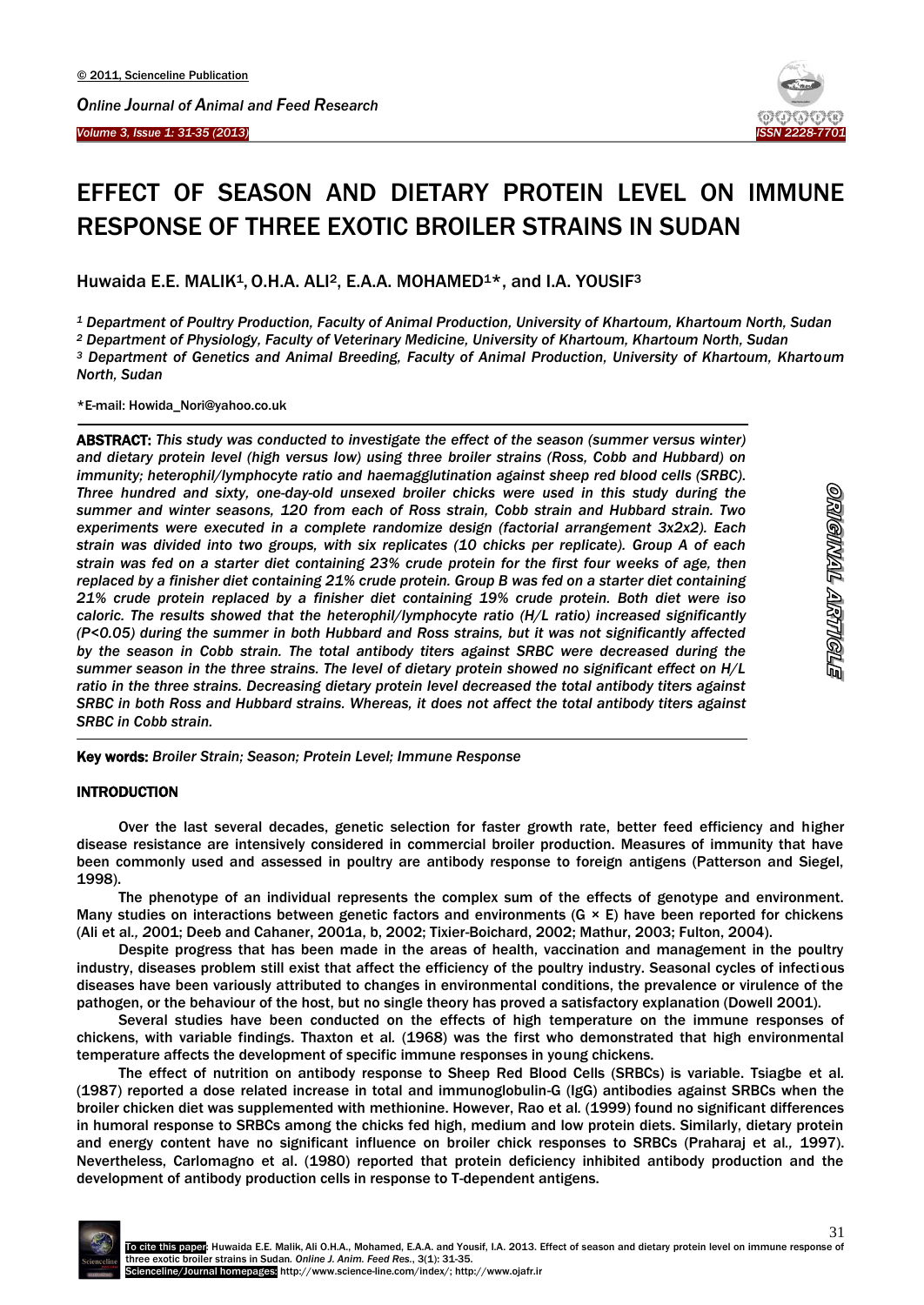## MATERIAL AND METHODS

Two experiments were carried out in the premise of poultry research unit, department of poultry production, Faculty of Animal Production University of Khartoum, Shambat (Khartoum North). The laboratory analyses were carried out at the Department of Physiology, Faculty of Veterinary Medicine and University of Khartoum.

## Experimental birds

Three hundred and sixty one-day-old unsexed broiler chicks were used during the summer and the winter seasons, 120 from Ross, 120 for Cobb and 120 for Hubbard strain. The total number of chicks of each strain was divided into two groups, with six replicates (10 chicks per each).

### Experimental diets

Group A of each strain was fed a diet containing 23% crude protein and 3000 kcal/kg ME as starter diet for the first four weeks of age, and then replaced by a diet containing 21% crude protein and 3000 kcal/ kg ME as finisher diet. Group B for each strain was fed a diet containing 21% crude protein and 3000 kcal/ kg ME as starter diet for the first four weeks and then shifted to a diet containing 19% crude protein and 3000 kcal/ kg ME as finisher diet. The formulation of the experimental diets is shown in table 1.

| <b>Ingredient</b> | Dict(1)          |                   | Diet(2)          |                   |
|-------------------|------------------|-------------------|------------------|-------------------|
|                   | <b>Starter %</b> | <b>Finisher %</b> | <b>Starter %</b> | <b>Finisher %</b> |
| Sorghum           | 61               | 61.5              | 61.5             | 68.5              |
| Groundnut cake    | 15.8             | 12                | 12               | 7.3               |
| Sesame cake       | 13               | 11.3              | 11.3             | 9                 |
| Wheat bran        |                  | 9                 | 9                | 9                 |
| Super concentrate | 5                | 5                 | 5                | 5                 |
| Limestone         | 0.9              | 0.9               | 0.9              | 0.9               |
| <b>Nacl</b>       | 0.25             | 0.25              | 0.25             | 0.25              |
| Lysine            | 0.04             | 0.04              | 0.04             | 0.04              |
| <b>Methionine</b> | 0.01             | 0.01              | 0.01             | 0.01              |
| Total             | 100              | 100               | 100              | 100               |

## Heterophils / Lymphocyte ratio

Heterophils / Lymphocytes (H/L) ratio was calculated using blood smears after been stained by Giemsa May-Grunwald staining procedure.

## Antibody response to SRBC

The Sheep Red Blood Cells (SRBC) were collected and washed three times in normal saline. Birds were injected intravenously with 1 ml of 10 % suspension of packed sheep red blood cells in normal saline at four weeks of age. 11 days later, blood was collected from the heart of each bird. Sera were collected and stored at -20°C. The total antibody titre was determined by haemagglutination test. Briefly, 50 μL of plasma was added in an equal amount of phosphate buffer solution in the first column of a 96-well U-shaped bottom plate and the solution was incubated for 30 min at 37°C. A serial dilution was then made and 50 μL of 2% SRBC suspension was added to each well. Total antibody titers were then read. The reciprocal of the highest dilution showing complete agglutination was expressed as titre (log2).

#### Statistical Analysis

Haemagglutination antibody titers against SRBC were statistically converted into geometric mean titers. The statistical analysis for the recorded H/L ratio was carried out using analysis of variance for factorial experiment in a completely randomized design by general linear model using (Statistix program, version 9).

#### RESULTS AND DISCUSSION

The findings of the present study indicated that there was a significant (P<0.05) increase in H/L ratio in Ross and Hubbard strains during summer compared to winter season. While, Cobb strain was not significantly affected by heat stress during summer season (Figure1). The stability of H/L ratio in Cobb strain irrespective of the season could be attributed to the high immune response of Cobb compared to the other two strains (Makram et al*.,* 2010). The increased in H/L ratio during the summer might be due to induced stress which release glucocorticoids, causing dissolution of lymphocytes in lymphoid tissues, leading to lymphopenia. However, there is an increase in heterophil released by the bone marrow, thus increasing their number in the circulation, although their phagocytic and bactericidal activities are decreased (Swenson and Reece, 1996; Berne and Levy, 1998). The present finding is in consistent with the previously obtained ones (Zulkifli and Siegel, 1995; Borges, 1997; Altan et al*.,* 2000; Bedenova et al., 2003; Zulkifli et al*.,* 2009).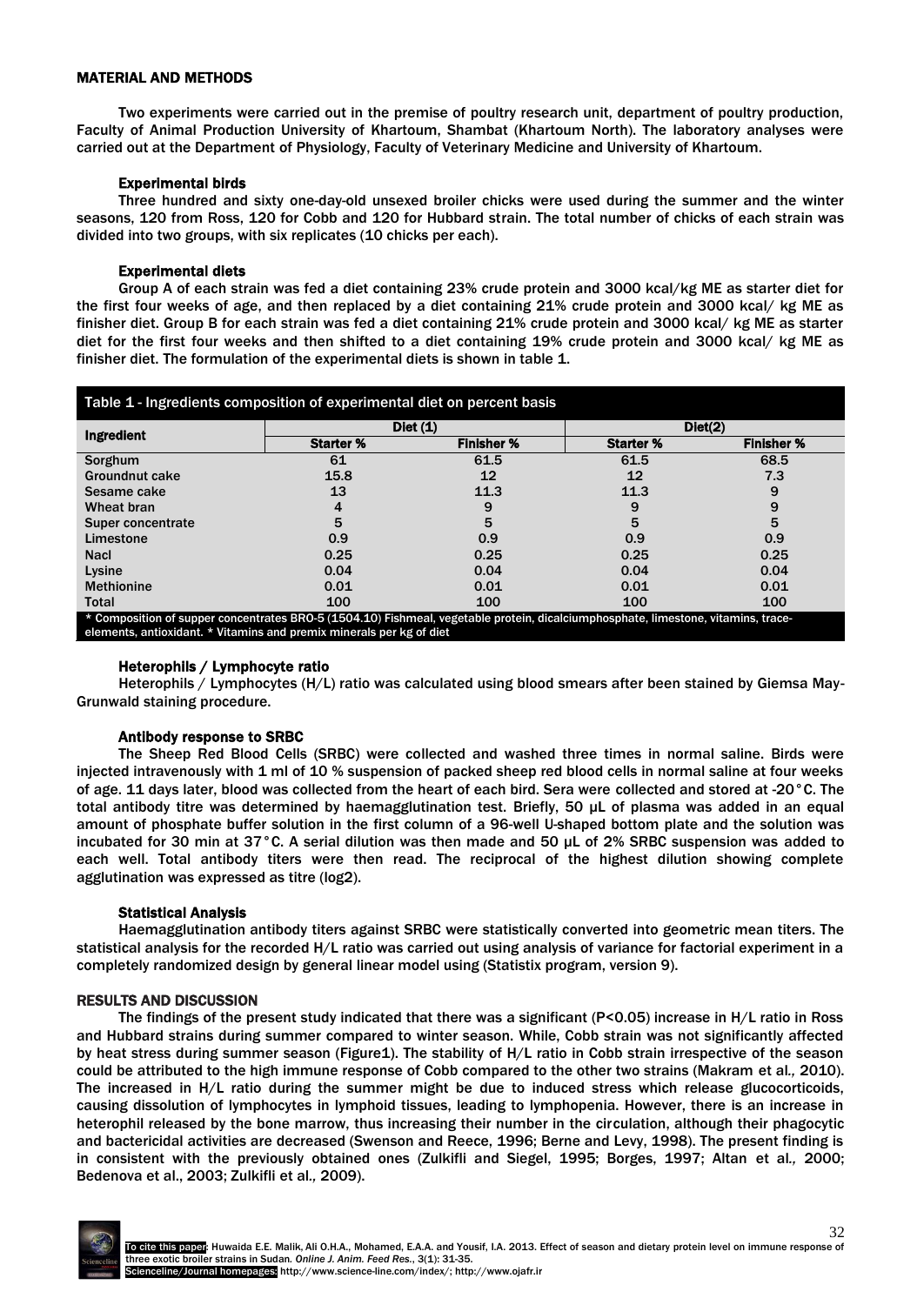The data concerning the effect of broiler strain and season on the antibody titers against SRBC are presented in (Figure 2). The results showed that the heat stress caused a reduction in total antibody titers against SRBC in all strains. However, it was less in Cobb strain. This result is in accordance with the findings of Zulkifi et al*.* (2000) who found that heat stress caused a reduction in antibody synthesis. This reduction could be indirectly due to an increase in inflammatory cytokines under stress (Ogle et al., 1997), which stimulates the hypothalamic production of corticotropin releasing factor (Sapolsky et al*.,* 1987). Corticotropin releasing factor is known to increase adrenocorticotropic hormone from the pituitary; adrenocorticotropic hormone then stimulates corticosterone production from the adrenal gland. Corticosterone inhibits antibody production (Gross, 1992). Furthermore, heat stress is known to decrease T-helper 2 cytokines (Wang et al*.,* 2001), which are important for antibody production, (Lebman and Coffman, 1988).

The results reflected that, in all strains the level of dietary protein had no significant effect on H/L ratio (Figure 3). This result is in the line with that obtained by Donkoh et al*.* (1999); Alam et al*.* (2004) who observed that the level of dietary protein has no significant effect on H/L ratio. Furthermore, feeding birds with diets containing high dietary protein increased the total antibody titers against SRBC. This result is in consistent with those of (Payne et a*l.,* 1990) who found that deficiency or excess of dietary protein changes immune responses. Deif et al. (2007) documented that the total anti-SRBCs antibody titers measured post primary and secondary SRBCs-injection for broiler chicks fed a high protein diet are significantly higher than those of other fed a marginal protein diet which is in agreement with the findings of this study.



Figure 2 - Effect of broiler strain and season on total antibody titers against SRBC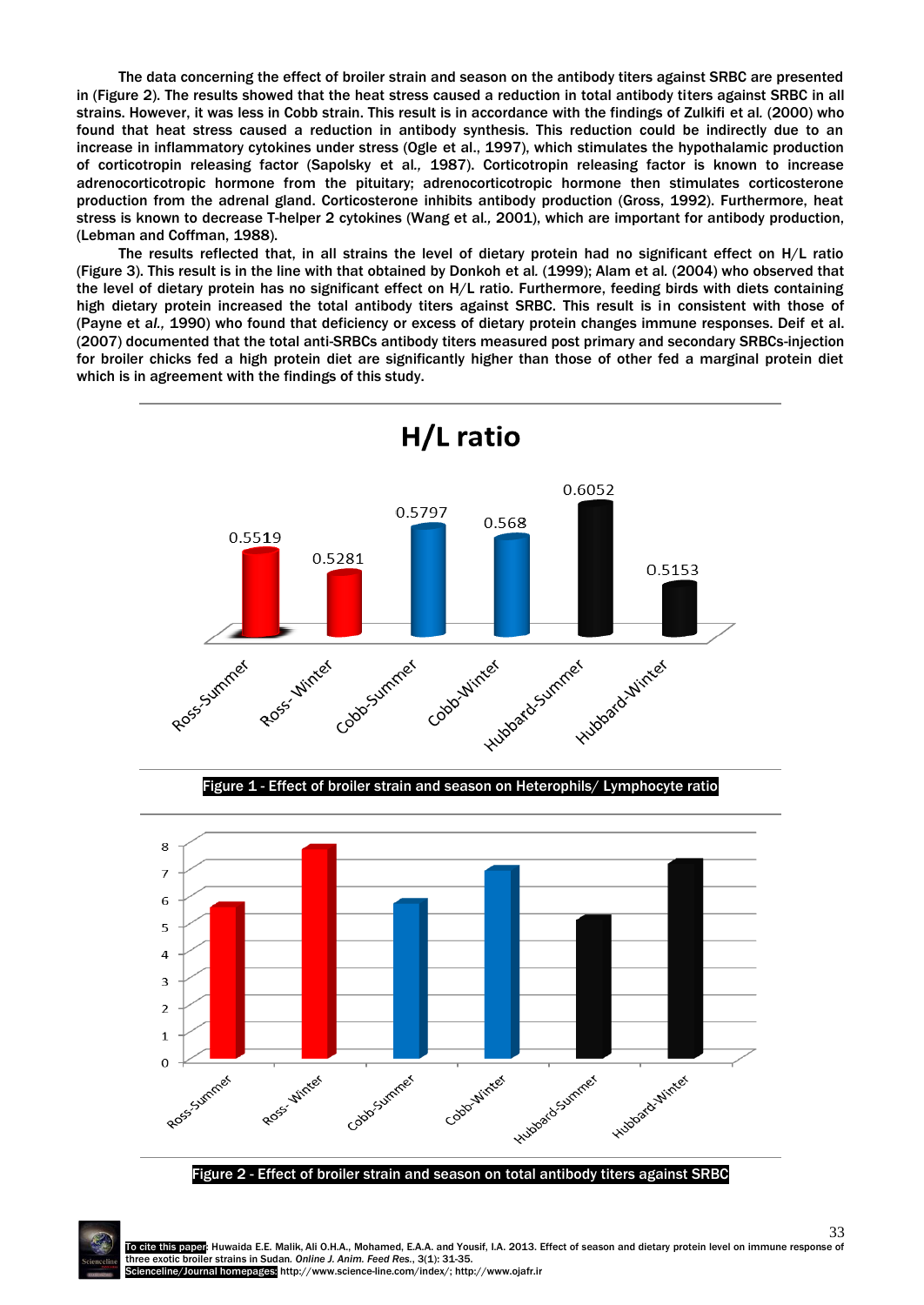

Figure 3 - Effect of broiler strain and dietary protein level on H/L ratio



Figure 4 - Effect of broiler strain and dietary protein level on total antibody titers against SRBC

### **CONCLUSIONS**

The physiological responses of genetically improved broiler strains to environment (heat stress) and nutritional (low protein) stresses appeared to be significantly different from each other. Cobb strain seemed to be more tolerance to summer heat stress in tropical areas such as in Sudan (under open-sides system).

## ACKNOWLEDGEMENTS

The authors would like to thank the Ministry of Higher Education and Scientific Research, the Republic of Sudan for the financial support which makes this project comes to reality.

## REFERENCES

- Alam MS, Ahmed N, Miah MA and Islam R (2004). Effect of supplemented dietary protein on certain haematological values and meat yield characteristics of broiler birds. Bangl. J. Vet. Med., 2(2): 121- 123.
- Ali KO, Katule AM and Syrstad O (2001). Genotype × environment interaction in growing chickens: Comparison of four genetic groups on two rearing systems under tropical conditions. Acta Agric. Scand. Sec. Anim. Sci., 50: 65–71.
- Altan O, Altan, A, Cabuk M and Bayraktar H (2000). Effect of heat stress on some blood parameters in broilers. Truk. J. Vet. Anim. Sci., 24: 145148.
- Bedanova I, Vaslaoova E, Veerek V, Strakova E and Suchy P (2003). The hematological profile of broiler under acute and chronic heat stress at 30ºC. Folia Veterinaria, 47: 188-192.

Berne RW and Levy, MN (1998). Fisiologia. 4th. ed. Guanabara, Rio de Janeiro, Brazil.

Borges SA (1997). Suplementac¸a˜o de cloreto de pota´ssio e bicarbonate de so´dio para frangos de corte durante o vera˜o. Dissertac ¸a˜o de mestrado. UNESP, Jaboticabal, Brazil.

34 To cite this paper: Huwaida E.E. Malik, Ali O.H.A., Mohamed, E.A.A. and Yousif, I.A. 2013. Effect of season and dietary protein level on immune response of three exotic broiler strains in Sudan*. Online J. Anim. Feed Res.*, 3(1): 31-35. Scienceline/Journal homepages: http://www.science-line.com/index/; http://www.ojafr.ir